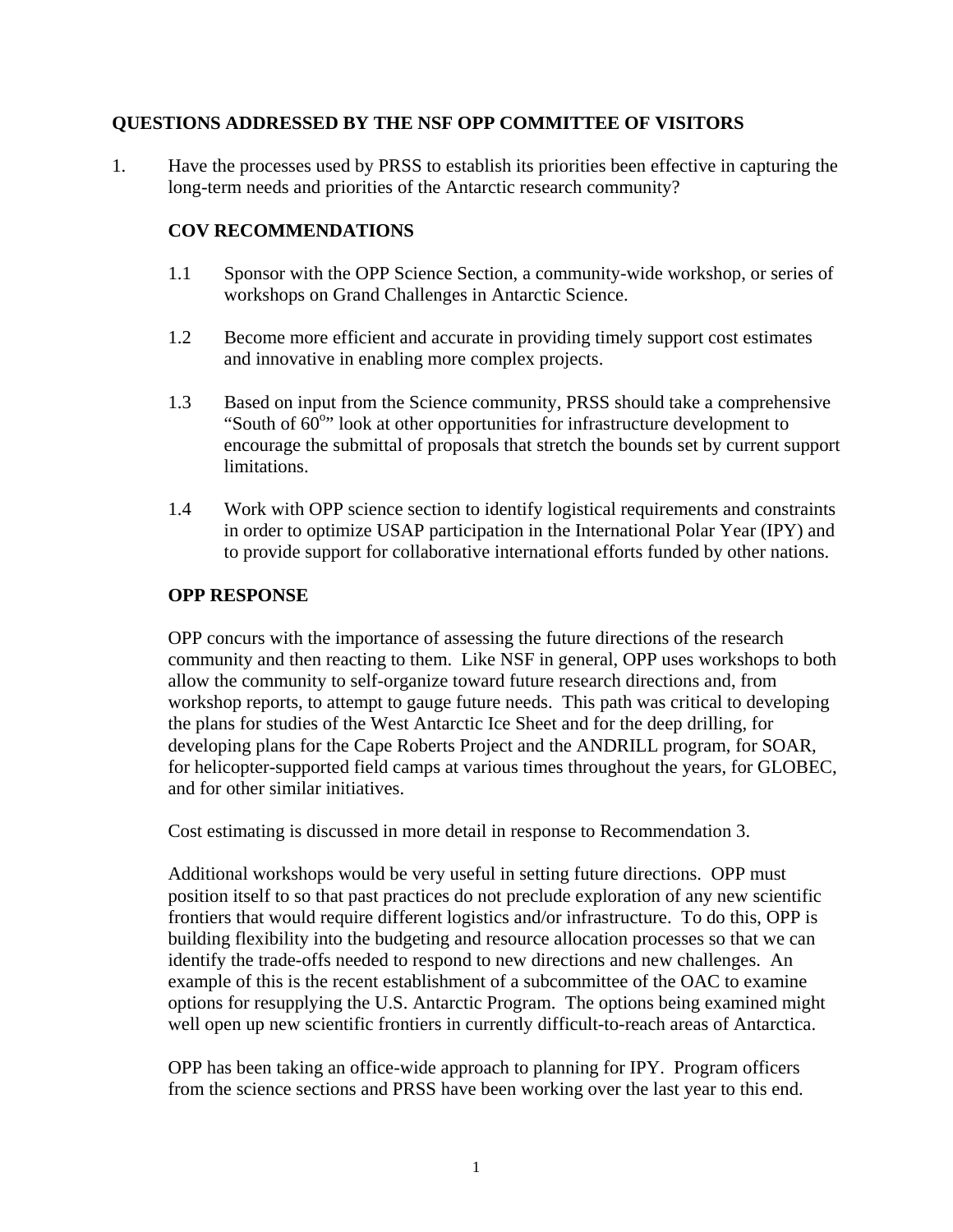2. Has the balance between PRSS funding for support of specific scientific needs and investment in general infrastructure been appropriate?

# **COV RECOMMENDATIONS**

- 2.1 Separate items in the PRSS budget that directly support science versus those that do not.
- 2.2 Provide science program managers with a concrete estimate of funds available for project support, at the time of proposal evaluation.

## **OPP RESPONSE**

OPP agrees that the in order to plan effectively for large, complex science and infrastructure projects, it is critical for PRSS and the Antarctic Sciences Section to work collaboratively in planning outyear budgets.

OPP recognizes the essential importance of providing program managers with information adequate for their planning and decision needs. Modifications have already been made in our planning process, but some fundamental changes are still required. At a minimum, OPP will institute development of a joint planning process to complement the planning done in each Section. In the interim, program managers are being provided with "resource baskets" which allows them to allocate a fixed number of sea ice camps, field camps, helo/otter and Herc hours, etc., to meritorious proposals. The "resource basket" concept gives program managers concrete information on resources available, and implementing the integrated planning process will allow us to set annual direct science support budgets.

PRSS has been working with its prime contractor and other PRSS-supported USAP organizations to restructure its budgeting process. The new process identifies and tracks operations and maintenance costs distinct from infrastructure and science project costs. Some resources, however, support a wide variety of infrastructure and science needs (e.g., helicopter hours), and so it would be impractical to fully assign all costs to one category or another.

- 2.3 Make multi-year plans for IT acquisition and upgrades, and plan investment accordingly rather than pursuing an incremental "patch and upgrade" approach.
- 2.4 Invest in upgrading and modernizing the IT infrastructure at each of the three NSf Antarctic Science Stations.
- 2.5 Identify and pursue supplemental funding to ensure increased funding fro IT and IT security infrastructure.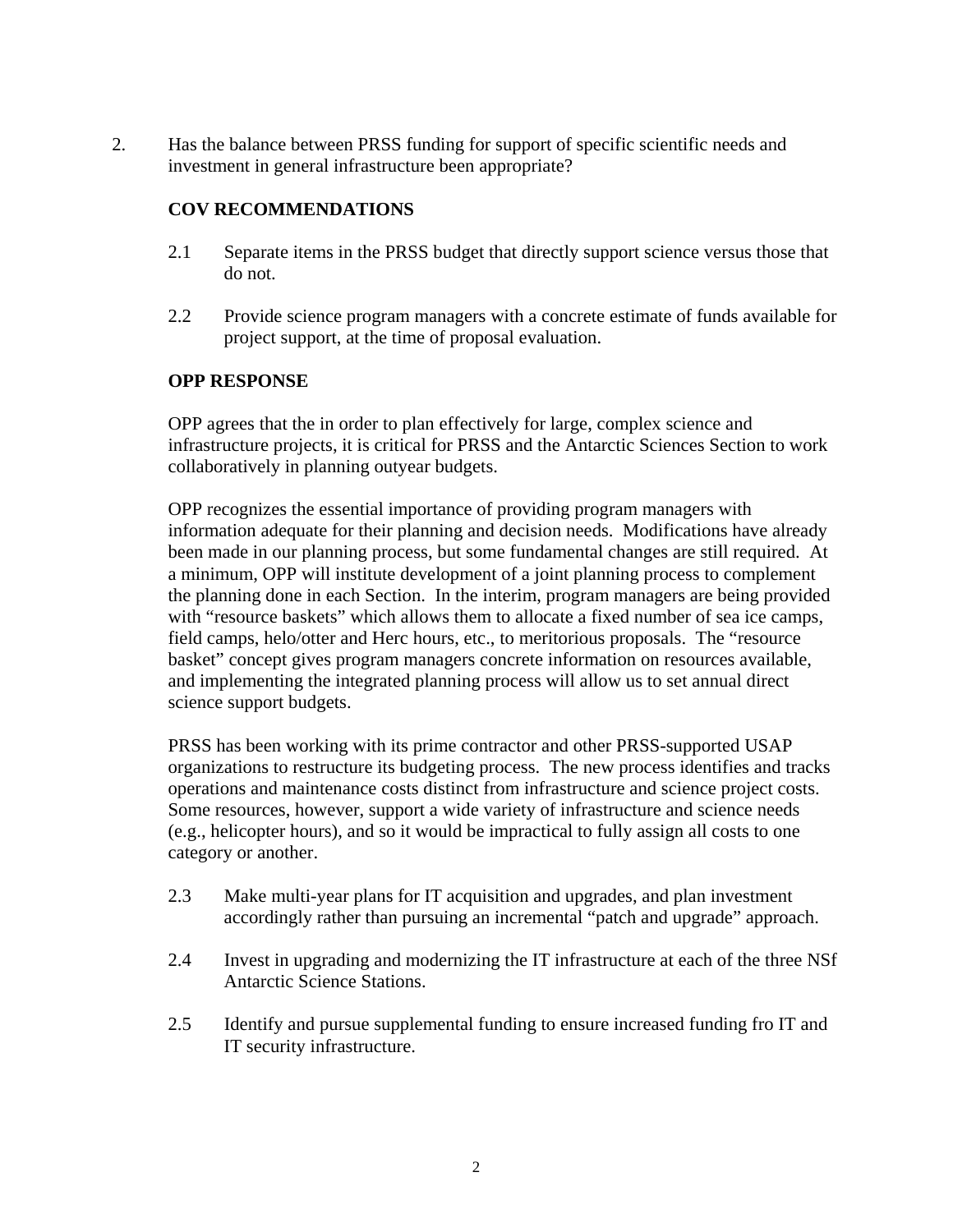#### **OPP RESPONSE**

OPP agrees with the importance of developing long-range integrated IT plans for the U.S. Antarctic Program, and PRSS is developing a multi-year acquisition plan for consideration by NSF management. PRSS will provide a draft for discussion at a future OAC meeting.

3. Once science projects have been recommended for funding, does PRSS plan and implement them effectively so that the research goals are achieved?

## **COV RECOMMENDATIONS**

- 3.1 Continue to draw policy level attention to the pending crisis of polar class icebreaking support to ensure the uninterrupted functioning of the United States Antarctic Program (USAP).
- 3.2 Explore different options for fuel supply to McMurdo Station.

#### **OPP RESPONSE**

Icebreaking for the USAP is now being examined by elements of OMB and OSTP in the White House and by the Congress. In addition, the NAS will conduct a study to examine the national need for icebreakers. The work of the OAC's subcommittee on options for USAP resupply will be a key ingredient in finding solutions to the challenges presented. We expect that the USAP will emerge as a more flexible, efficient and effective organization over time. However, the possibility of a hiatus is real.

## **COV RECOMMENDATIONS**

3.3 Develop a mechanism that delivers an accurate and timely workup of the full costs of supporting a project, including the logistics and field-support cost.

#### **OPP RESPONSE**

We agree with this recommendation. OPP Antarctic Sciences and PRSS are working together to implement a system to allow for improved analysis of support needs for large projects. Both sections recognize the need for detailed analysis to support sound project planning and that development of this analysis for large, complex projects may require additional time as well as substantive involvement of the proposing PI's in the process prior to a final funding decision. An award structured in distinct phases might be appropriate, in which milestones for design reviews and criteria for go/no-go decisions are used to move the project swiftly through planning and, if feasible, through implementation in a timely manner.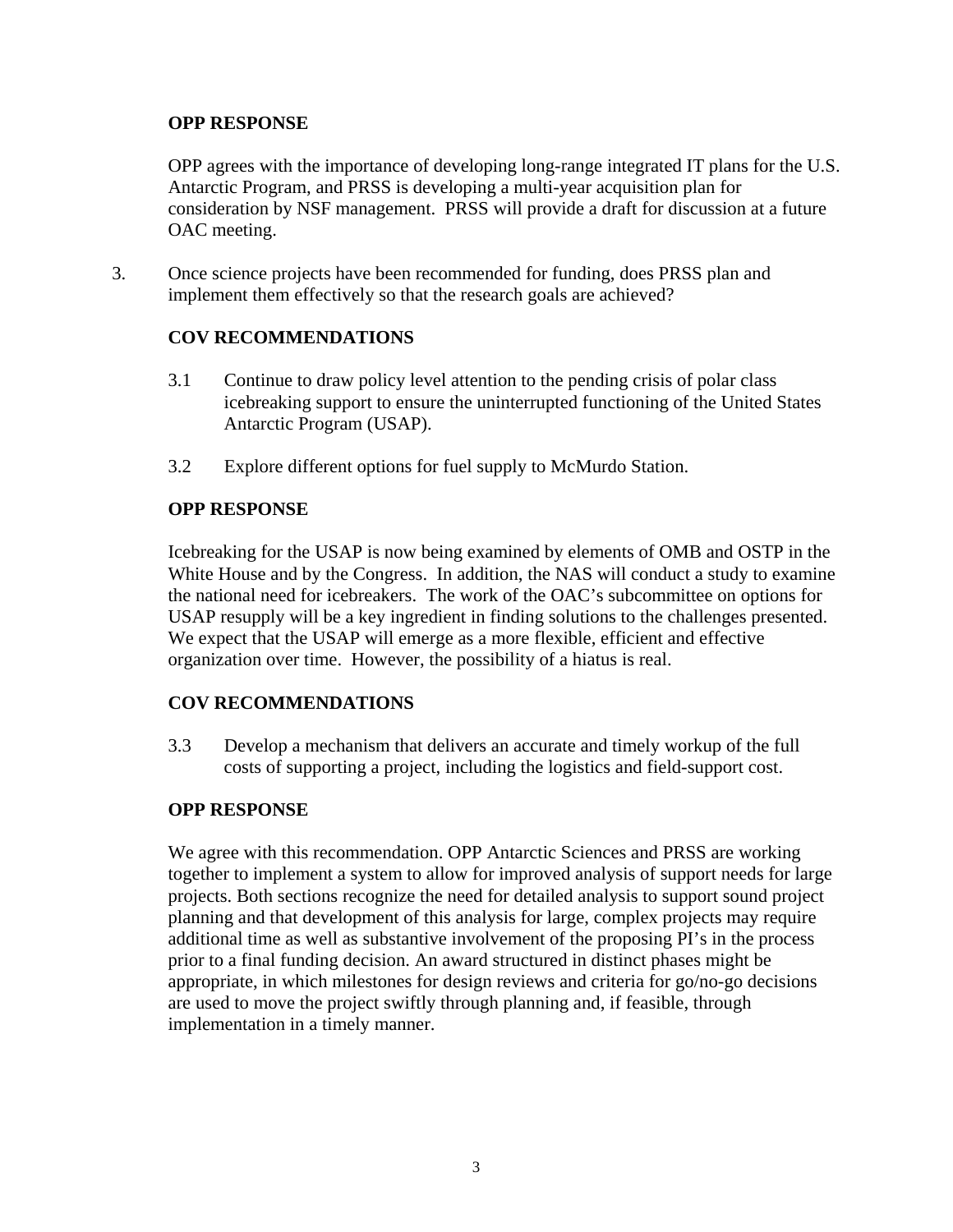#### **COV RECOMMENDATIONS**

- 3.4 Consult with the Air National Guard to better define the capabilities of the LC130 for open field landings, including developing a protocol for this type of operation.
- 3.5 Explore whether Sunday flights can occur in cases where weather, aircraft maintenance or other issues have caused delays in the implementation of science programs.

## **OPP RESPONSE**

OPP concurs, and PRSS will consult with the  $109<sup>th</sup>$  AW to ensure consistency in the application of open field landings procedures and how to better manage open field operations. Alternatives will be explored should procedures show that the  $109<sup>th</sup>$  AW is ill suited to provide open field landing support. OPP will also explore the feasibility of flying "make up" days for science projects affected by weather, maintenance and other issues. In fact, in the 2004/05 season, limited fuel flights to South Pole were scheduled for Sundays when the rotation of  $109<sup>th</sup>$  AW personnel allowed.

## **COV RECOMMENDATIONS**

3.6 Implement a major re-evaluation and improve POLARICE, with emphasis on usability.

## **OPP RESPONSE**

OPP has tasked RPSC to begin the development of Version 3 of POLAR ICE. Version 3 development effort will address the shortfalls identified with Version 2 as noted by users and the COV. RPSC identified the following through user surveys and include: elimination of the itinerary planning requirement from most science projects; reexamining the work-flow logic to eliminate any unnecessary screens when there is no relevant data entry; evaluating the systems performance by identifying upgrades needed to ensure performance; evaluating the performance of POLAR ICE from the typical user's perspective via low speed access (e.g., 56 kb/s dial-up modem) to better assess user experience for further streamlining; and evaluating the feasibility of incorporating inter-annual SIP-to-SIP copy for Version 3, and if not possible, will continue to offer a custom manual process for grantees who request such support. A critical factor for success for Version 3 will be the participation of grantees as reviewers and testers of the changes in the Version 3. Greater effort will be expended by RPSC during Version 3 development to increase user participation for input.

4. Does PRSS plan for and implement science support and operations with appropriate regard for environmental issues (or without creating adverse environmental impacts.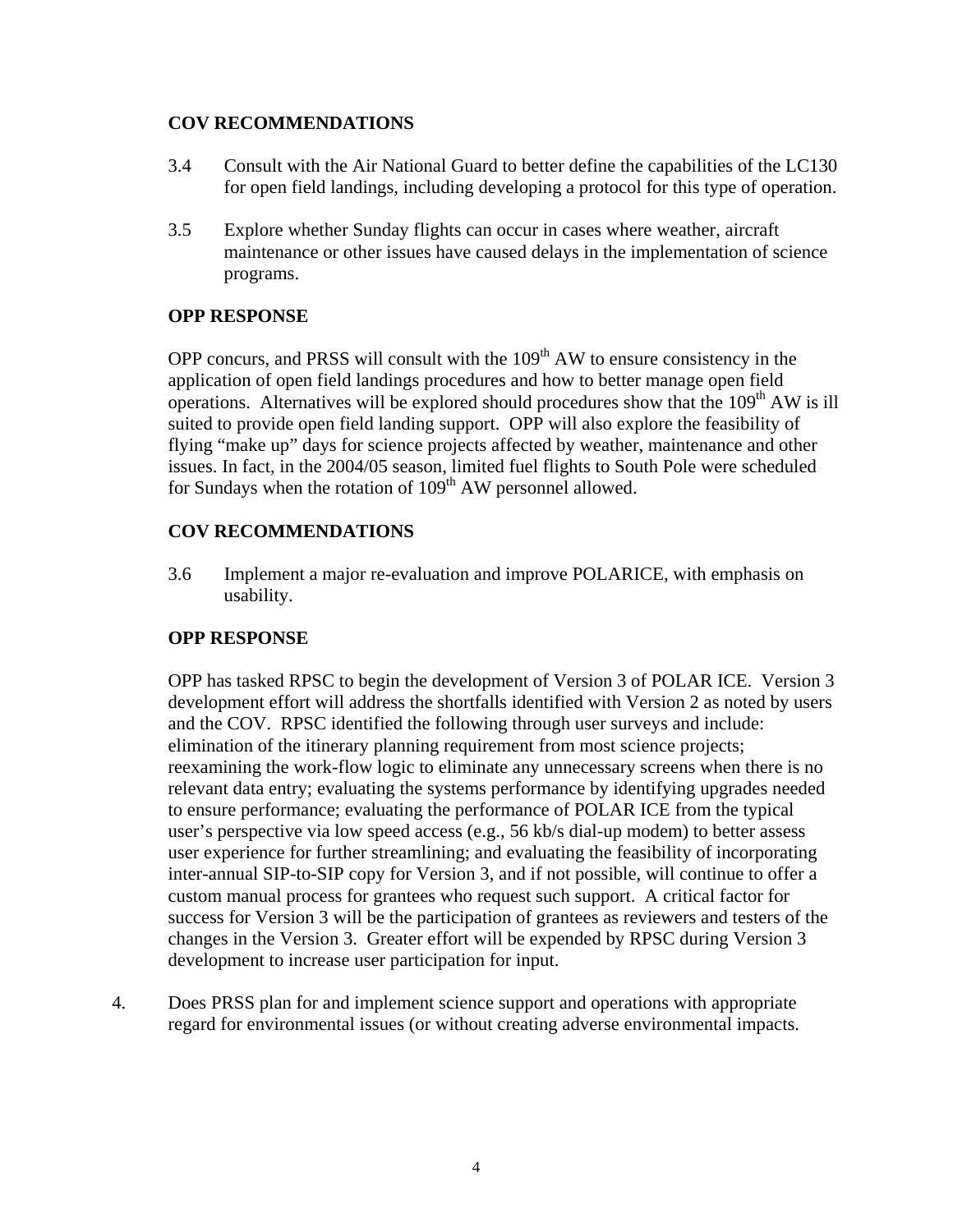# **COV RECOMMENDATIONS**

- 4.1 Increase publicity for USAP environmental excellence.
- 4.2 Maintain environmental vigilance and take leadership in improving environmental protocols.
- 4.3 Improve energy conservation.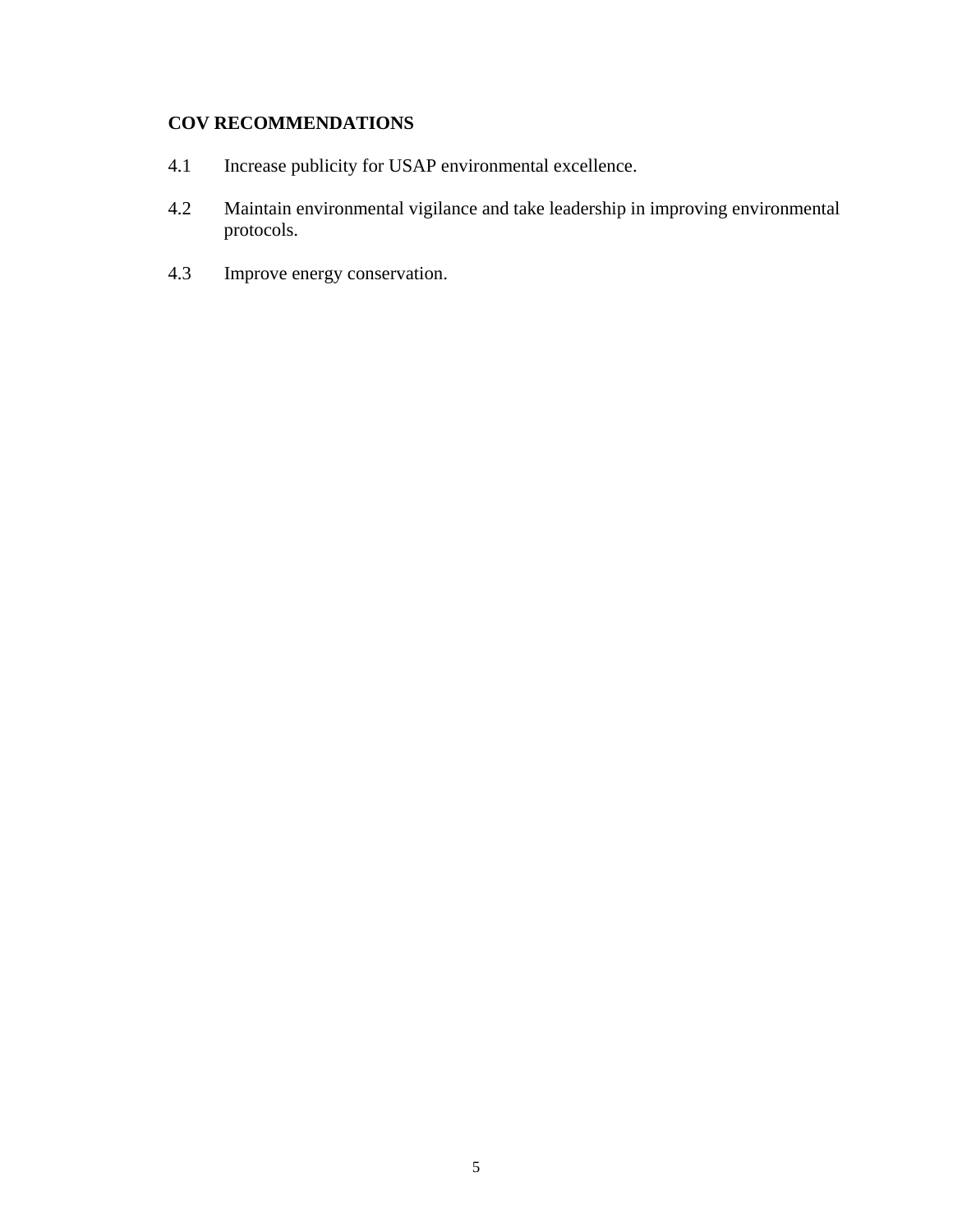#### **OPP RESPONSE**

OPP's support for environmental protection and vigilance resulted in the creation of an Environment, Safety, and Health section in OPP. This section will establish policies and procedures and oversee the compliance of U.S. environmental rules and regulations. OPP is currently recruiting for an SES-level Section Head to lead the section. Polly Penhale, OPP's Environmental Officer, has overall responsibility for implementing, overseeing, and evaluating the incorporation of environmental policies and procedures related to environmental management, monitoring, protection and conservation in polar regions.

OPP fully supports energy conservation efforts and the use of renewable energies. PRSS is moving to establish instrumentation that allows measurement of consumption at major sources, facilitating an initial evaluation of energy consumption patterns. These data will be used to pinpoint inefficient practices and equipment. Close interaction will also become mandatory with science groups to ensure that specialty equipment (especially major items like the 10-m telescope) make energy conscious choices. Goals have been established for the reduction of the use of fossil fuels at the South Pole (10%), and similarly at McMurdo station. The goal for field camps is somewhat more ambitious in that we would like to see those camps independent from fossil fuel needs.

PRSS has for many years kept an eye on alternative energy developments to reduce dependence on fossil fuel. Until recently, solar, wind and fuel cell technology have not been able to produce sufficient capacity at reasonable cost, or had significant reliability question cautioning PRSS for consideration for deployment in the USAP. However, several advancements in the last three years make introduction of alternative energy sources more attractive at this time. Plans are in place to evaluate electric-powered vehicles, recognizing that the energy captured from a unit of fossil fuel is much greater in the USAP power plants (because of co-generation capture) than in a collection of individual vehicle's internal combustion engines. These are a few examples. PRSS will continue to pursue alternatives to the use of fossil fuels.

5. Do established training procedures adequately prepare grantees for work in Antarctica?

## **COV RECOMMENDATIONS**

5.1 Reduce researcher time spent in on-ice training.

#### **OPP RESPONSE**

OPP agrees and views reduction of non-project time spent by researchers on the ice to be an important goal. Performance metrics have been established for the USAP support contractor that specifically targets reducing the time, especially for returning researchers, between arrival on the ice and the beginning of project work.